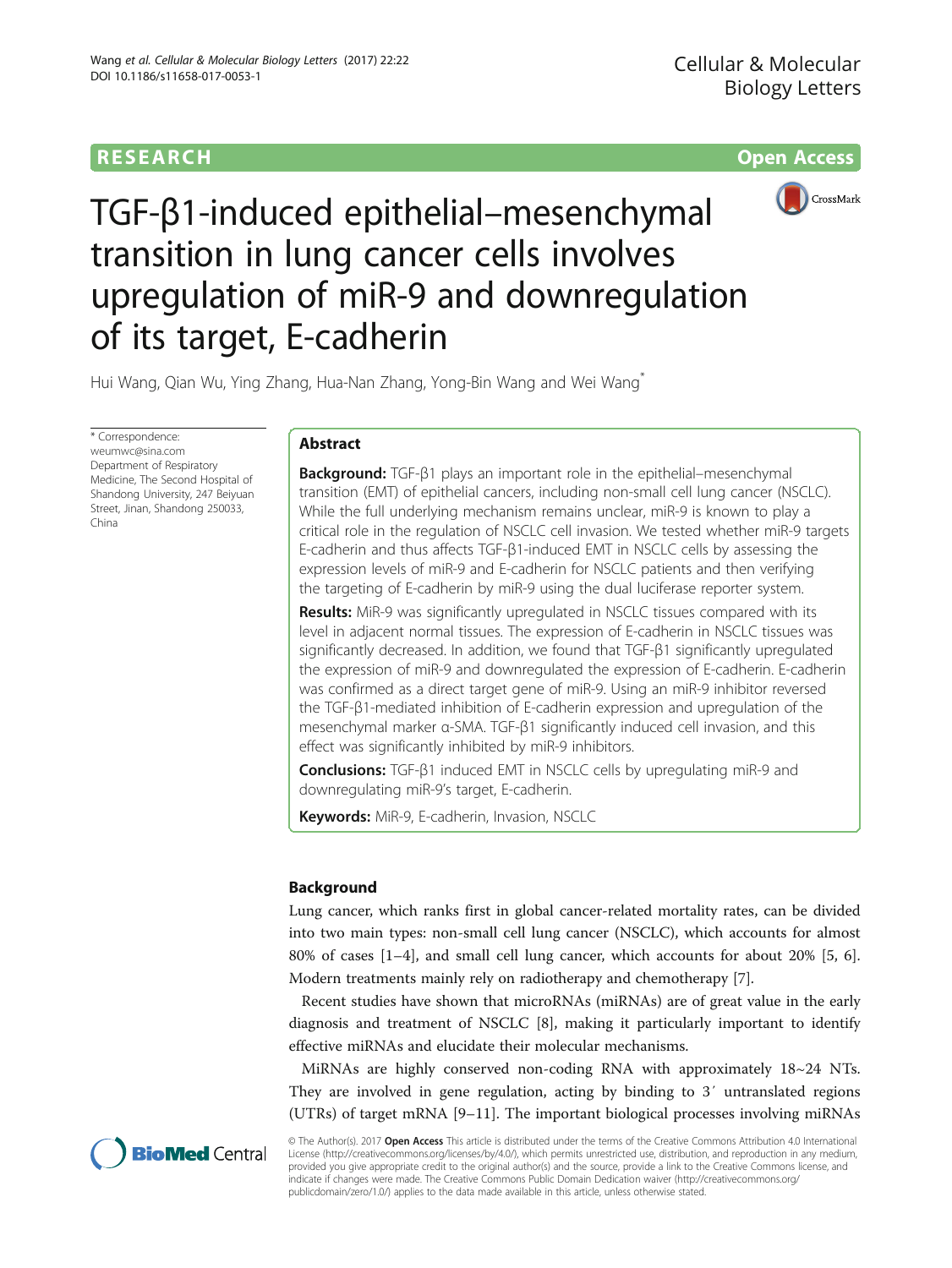include the development, differentiation, proliferation and apoptosis of cells [\[9, 12](#page-8-0), [13](#page-8-0)]. One important example, miR-9 has been widely found in many different species. It is involved in regulating the development of organisms and cell self-renewal, differentiation, and many other physiological activities.

Abnormal miRNA expression is usually associated with inhibition or progression of cancer. Studies have shown that miRNAs serve as tumor suppressor or oncogenes [[14, 15\]](#page-8-0). The miRNA microarray analysis of lung cancer and adjacent normal tissues have shown that miR-9 is upregulated in lung cancer tissues in early developmental stages [\[16](#page-8-0)] and miRNA expression array assays have confirmed its overexpression [[17\]](#page-8-0), which is closely associated with adverse clinical features and unfavorable survival. Thus, miR-9 is a biomarker of poor prognosis in NSCLC patients [\[18\]](#page-8-0).

It was recently demonstrated that SRY-Box7 is a direct target of miR-9 [[18\]](#page-8-0). MiR-9 expression negatively correlates with SRY-Box7 expression in human NSCLC [[18](#page-8-0)]. Moreover, miR-9 is upregulated by TGF-β1 and contributes to TGF-β1-induced NSCLC cell invasion through directly targeting of SRY-Box7 [\[18](#page-8-0)]. However, the role of miR-9 in the regulation of NSCLC cell invasion and the underlying molecular mechanisms remain unclear.

TGF-β1 plays an important role in the induction of epithelial–mesenchymal transition (EMT). Recent studies have shown that EMT of epithelial cancer cells including A549 and hepG2 are regulated by TGF-β1 autocrine, contributing to pulmonary fibrosis or hepatocellular carcinoma metastasis [\[19, 20](#page-8-0)]. TGF-β1 induced a phenotype transition in cells. After TGF-β1 treatment, cells become more migratory and less adhesive. Moreover, TGF-β1 downregulates E-cadherin (a marker for the epithelial phenotype) and upregulates α-SMA (a marker for the mesenchymal phenotype).

We predicted that E-cadherin might be the target gene of miR-9 and hypothesized that the interaction of miR-9 and E-cadherin plays an important role in the EMT of NSCLC cells. To investigate their role in the EMT of NSCLC cells, we studied the expression levels of miR-9 and E-cadherin in NSCLC patients, and then verified the targeting of E-cadherin by miR-9. Our results show that miR-9 is indeed involved in TGF-β1-induced EMT of NSCLC and the mechanism involves direct targeting of E-cadherin.

# Methods

## NSCLC patients and tissue samples

The study was approved by the Ethics Committee of the Second Hospital of Shandong University and carried out according to the World Medical Association Declaration of Helsinki. All patients were enrolled after giving written informed consent. Cancer tissue samples and matched adjacent non-cancerous tissue samples were collected from 20 NSCLC patients (14 male and 6 female, with a median age of 49 years).

## Cell culture and transfection

The cell lines A549, NCI-H1299 and HCC827 were purchased from the Cell Bank of the Chinese Academy of Sciences in Shanghai, and HEK293 and normal human bronchial epithelial (HBE) were purchased from the American Tissue Culture Collection. All cells were cultured in DMEM (Invitrogen) containing 10% fetal bovine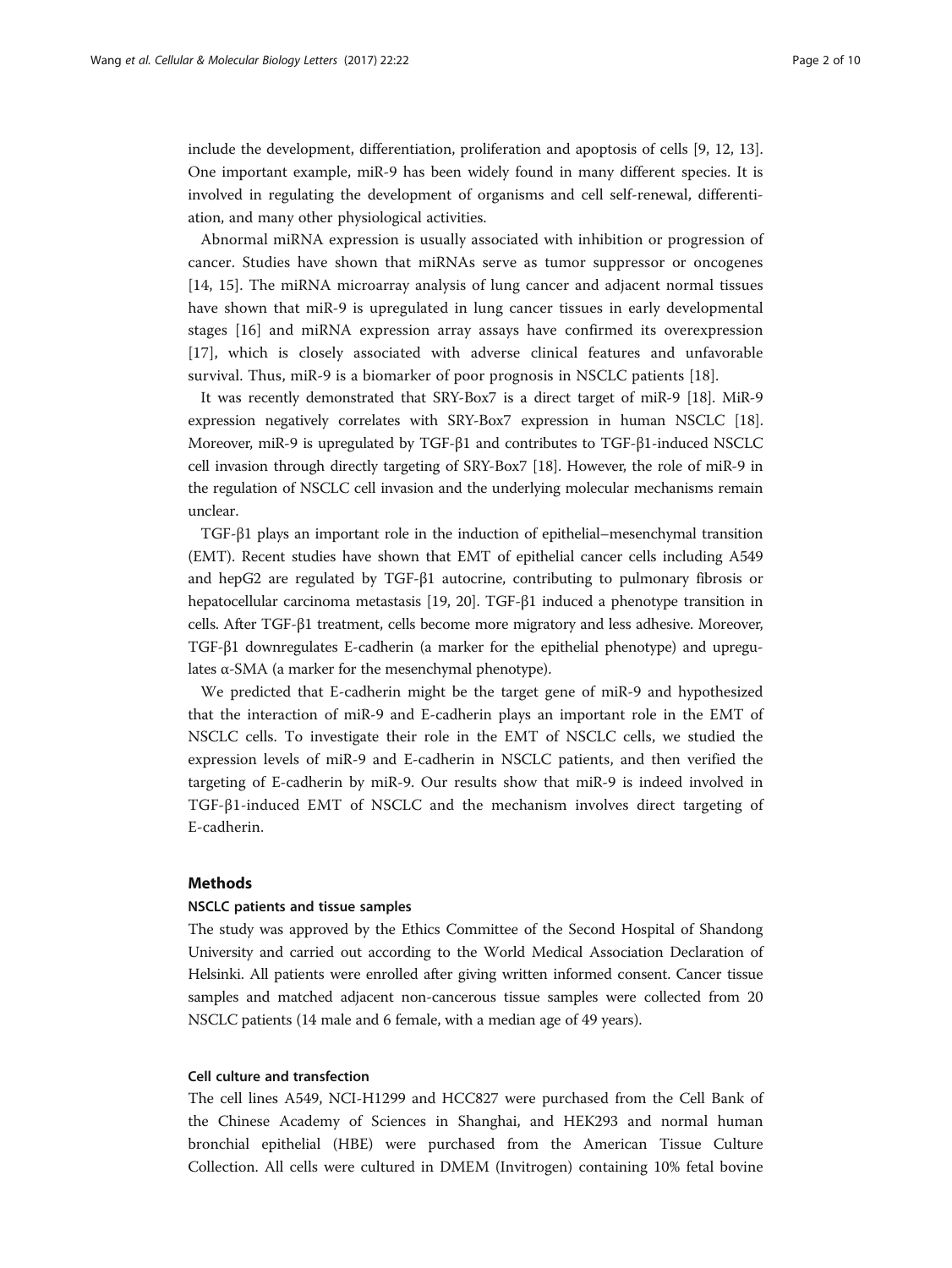serum (FBS; Invitrogen) and maintained at 37 °C in a humidified atmosphere containing 5% CO<sub>2</sub>. Cells were treated with 5 ng/ml TGF-β1 (PeproTech) for 24 h.

The miR-9 mimics, inhibitor and negative control (NC) were purchased from Biomics Biotech. miR-9 mimics are small, chemically modified double-stranded RNAs that mimic endogenous miRNA-9. miR-9 inhibitors are small, chemically modified double-stranded RNAs designed to specifically bind to and inhibit endogenous miRNA-9.

A549 cells were seeded in a 6-well plate at  $2.5 \times 10^5$  cells/well) for 24 h before transfection, and then were transfected with miR-9 mimics (50 nM), inhibitor (50 nM) or NC (50 nM) using Lipofectamine 2000 (Invitrogen) in accordance with the manufacturer's instructions. After transfection, the cells were grown in medium without antibiotics for 48 h and the expressions of miR-9 and E-cadherin in transfected cells were detected. Cells were then used for the following experiments.

#### Quantitative RT-PCR

Total RNA was extracted from the tissues and cells using RNeasy and miRNeasy Kits (Qiagen). One μg of total RNA was reverse-transcribed to cDNA using the Superscript II Reverse Transcriptase Kit (Invitrogen), and reverse transcription reaction were performed according to the manufacturer's instructions. PCR was performed on an Applied Biosystems 7500 Sequence Detection System using a SYBR Premix Ex Taq GC kit (Takara). The primers were: miR-9: 5′-TCTTTGGTTATCTAGCTGTATGA-3′ (sense), 5′-TGGTGTCGTGGAGTCG-3′ (antisense); U6: 5′-CTCGCTTCGGCAGC ACA -3′ (sense), 5′-AACGCTTCACGAATTTGCGT-3′ (antisense); E-cadherin: 5′-A AAGGCCCATTTCCTAAAAACCT-3′ (sense), 5′-TGCGTTCTCTATCCAGAGGCT-3′ (antisense); GAPDH: 5′-CGACCACTTTGTCAAGCTCA-3′(sense), 5′-AGGGGAGATT CAGTGTGGTG-3′ (antisense). The gene expression was normalized to the level of GAPDH using the relative  ${}^{\Delta\Delta}C_T$  method.

#### Cell invasion assay

Cell invasion was performed using Transwell inserts with 8 μm membrane (Corning) precoated with Matrigel (BD) seeded with  $1 \times 10^5$  cells/well in the upper chamber. Medium containing 10% FBS was added to the lower chamber. Following incubation for 24 h, the non-invaded cells were removed with a swab cotton, and the invaded cells on the surface of the membrane were fixed in ethanol, stained with hematoxylin, imaged, and counted under a microscope.

#### Luciferase reporter assay

The wild-type and mutant E-cadherin 3'UTR sequences were amplified using PCR and ligated into the PMIRREPORT luciferase vector (Ambio) to yield pMIR-Ecadherin 3'UTR (E-cad 3'UTR). HEK293 cells were seeded into 6-well plates and co-transfected with wild-type or mutant E-cad 3'UTR and miR-9 mimics or NC using Lipofectamine 2000. After 24 h, the cells were harvested and lysed, and the luciferase reporter assay was carried out according to the manufacturer's instructions (Promega).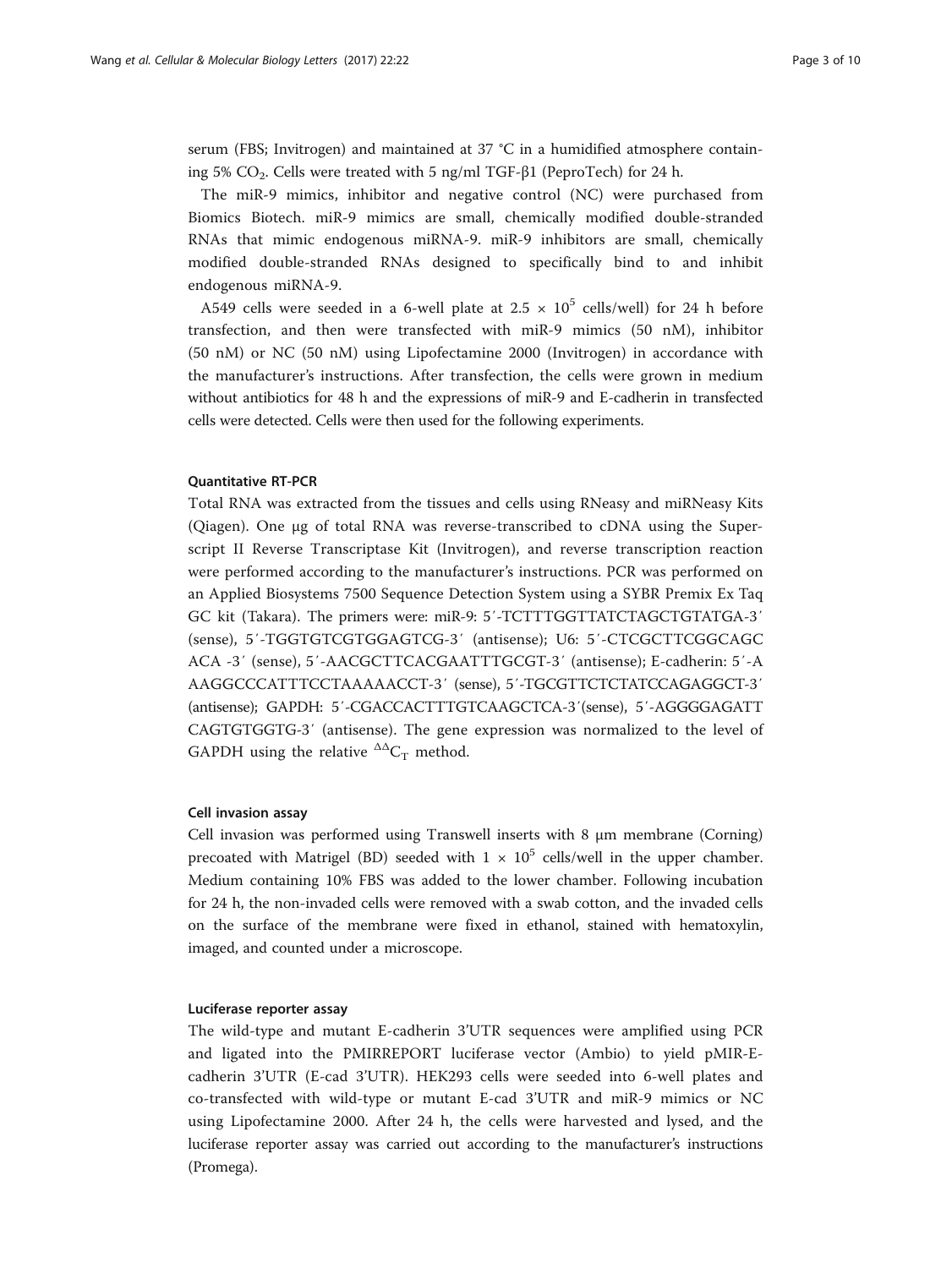#### <span id="page-3-0"></span>Western blotting

Total proteins were extracted from NSCLC tissues and cell lines using ice-cold radioimmune precipitation (RIPA) buffer. Protein concentration was quantified using the Bio-Rad kit (Bio-Rad). 50–100 μg of proteins were separated using 10% SDS– PAGE gel and transferred to nitrocellulose membranes (Millipore). Membranes were blocked with 5% non-fat milk in TBS-Tween and incubated with primary antibody against E-cadherin (1:500; Santa Cruz Biotechnology) and GAPDH (1:1000; Santa Cruz Biotechnology) overnight at 4 °C, followed by incubation with HPR-conjugated secondary antibody (Santa Cruz Biotechnology) for 60 min at room temperature. Polyclonal anti-GAPDH was used as an internal control. Then, the proteins were visualized using the ECL detection system (Amersham Pharmacia Biotech).

## Statistical analysis

All statistical analyses were performed using SPSS version 19.0 (SPSS Inc.) and Student's t-test, except for the coefficients of correlation, which were determined using Pearson's correlation methods [[20\]](#page-8-0). The data are presented as the means  $\pm$  SD.  $p < 0.05$ is considered statistically significant.

## Results

## MiR-9 was upregulated and E-cadherin was downregulated in NSCLC tissues

Paired samples of NSCLC cancer tissue and adjacent non-cancerous tissue were collected ( $n = 20$ ), and the expressions of miR-9 and E-cadherin mRNA were assessed via qRT-PCR (Fig. 1). The results reveled that miR-9 was significantly upregulated in the NSCLC tissues compared with the level in normal tissues ( $p < 0.01$ ; Fig. 1a). The

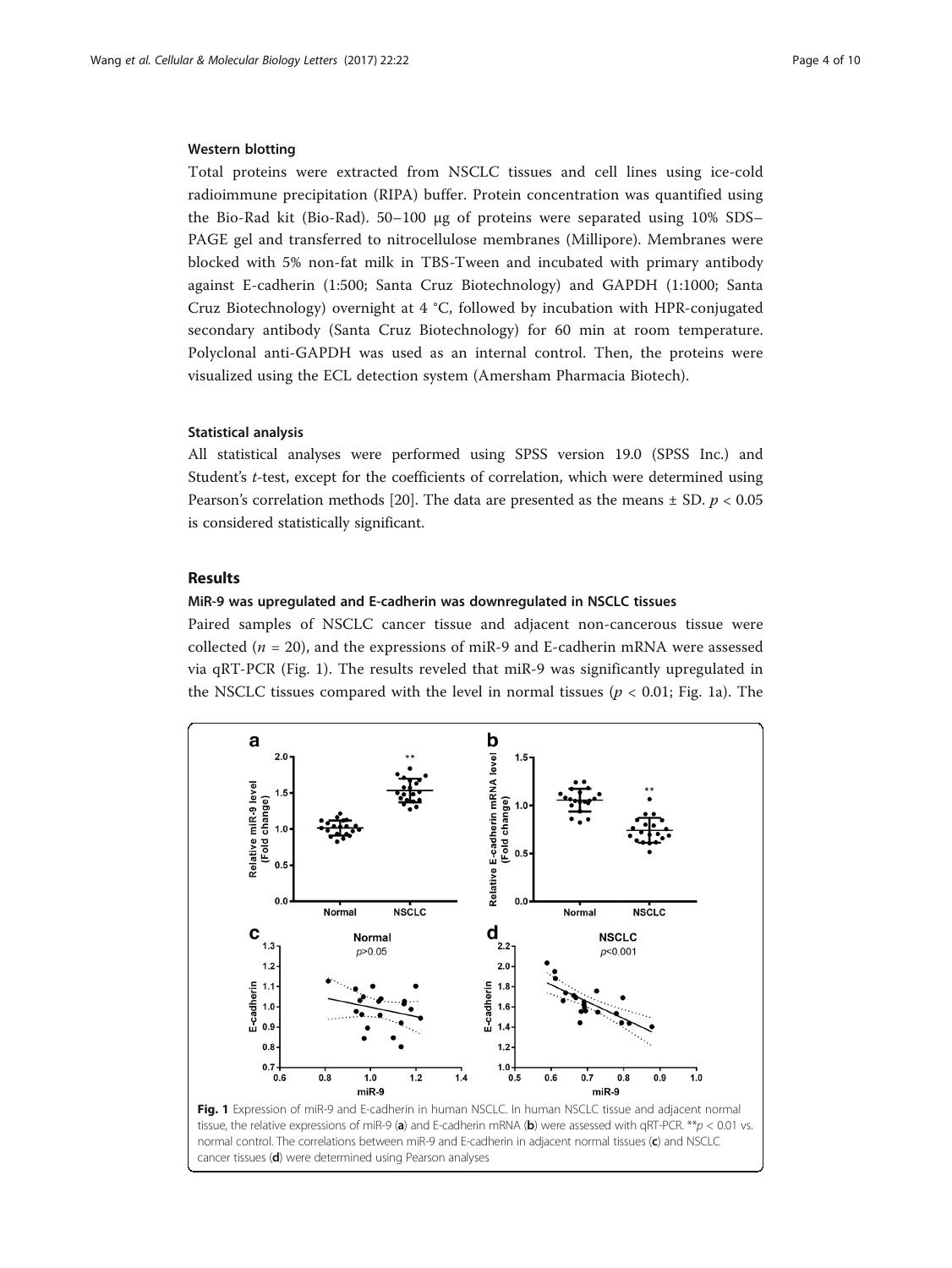E-cadherin mRNA in NSCLC tissues was significantly decreased ( $p < 0.01$ ; Fig. [1b](#page-3-0)). These data suggested that miR-9 is significantly downregulated and E-cadherin is significantly upregulated in patients with NSCLC.

A correlation analysis between miR-9 and E-Cadherin in primary NSCLC tissues and adjacent non-cancerous tissues was performed (Fig. [1c](#page-3-0) and [d\)](#page-3-0). There was a negative association between miR-9 and E-Cadherin in NSCLC tissue. Thus, miR-9 was negatively associated with E-Cadherin in NSCLC.

#### Expression of miR-9 and E-cadherin in NSCLC cell lines

To test the roles of miR-9 and E-cadherin in NSCLC, we used the A549, HCI-H1299 and HCC827 cell lines with the normal HBE line as a control. The results showed that miR-9 expression was significantly upregulated in all three NSCLC cell lines, while E-cadherin mRNA was significantly downregulated in all the three (Fig. 2). This suggests that miR-9 expression is inversely correlated with E-cadherin expression in NSCLC cell lines. A549, which has high endogenous miR-9 expression and low endogenous E-cadherin expression, was selected for subsequent experiments.

# TGF-β1 upregulated the expression of miR-9 and downregulated the expression of E-cadherin in A549 cells

To investigate the effect of miR-9 on TGF-β1-induced NSCLC cell invasion, the levels of miR-9 and E-cadherin in A549 cells were determined. TGF-β1 significantly upregulated the expression of miR-9 and downregulated the expression of E-cadherin mRNA (Fig. [3](#page-5-0)), indicating the miR-9 and E-cadherin play an important role in TGF-β1-induced NSCLC cell invasion.

## E-cadherin is a direct target of miR-9

We investigated the interaction site of miR-9 and E-cadherin 3'UTR. The predicted binding sequences of wild-type and mutant E-cadherin 3'UTR are shown in Fig. [4a](#page-5-0). They were transfected into HEK293 cells together with miR-9 mimics or NC. The results of luciferase reporter assays showed that the transcriptional activity of wild-type E-cadherin 3'UTR was significantly decreased by miR-9 mimics. The transcriptional activity of mutant E-cadherin 3'URT was not affected by miR-9 mimics (Fig. [4b](#page-5-0)).

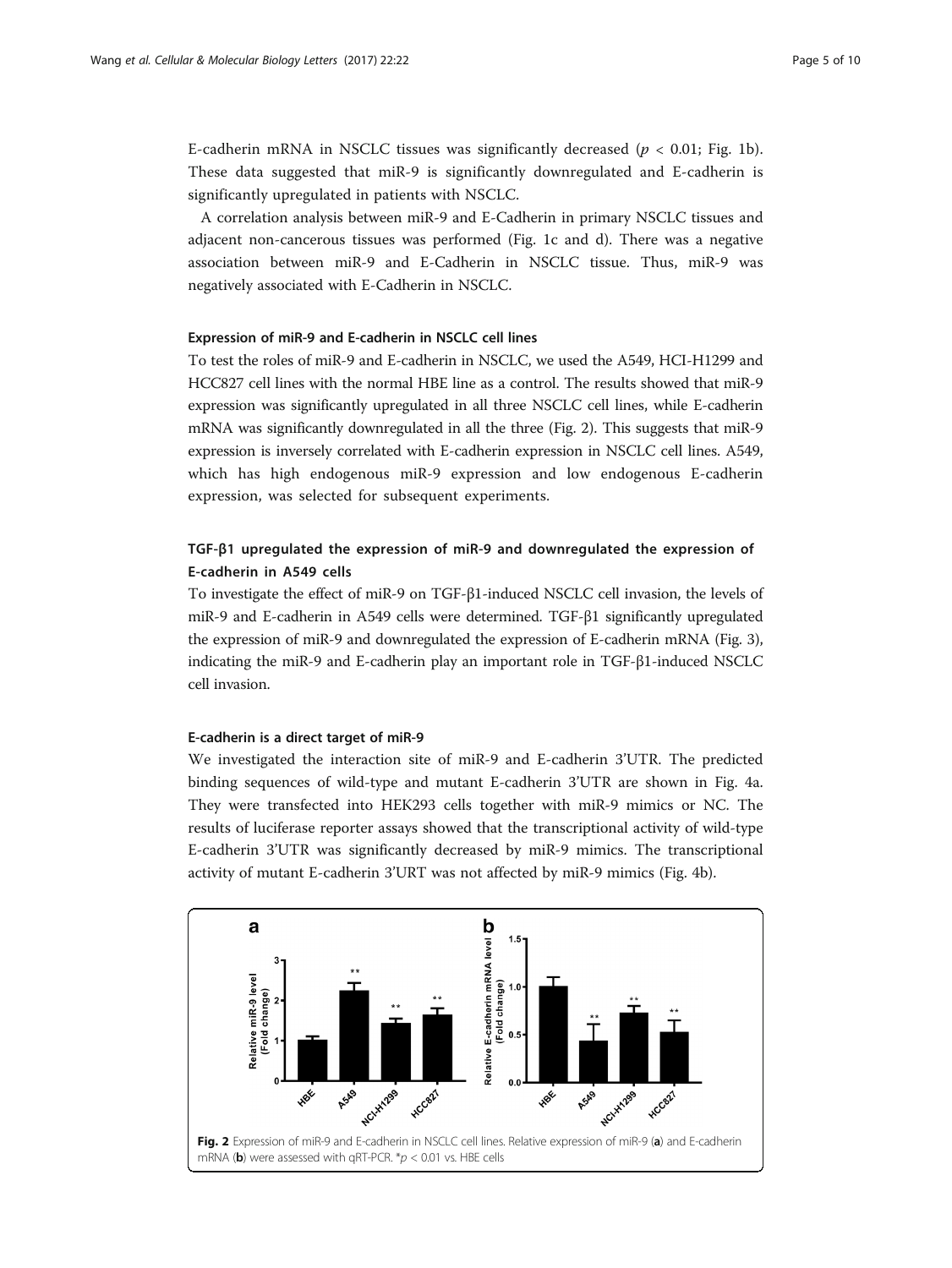<span id="page-5-0"></span>

The roles of miR-9 in E-cadherin were confirmed by transfecting the miR-9 inhibitors into A549 cells. The results of qRT-PCR analysis demonstrated that miR-9 was significantly downregulated in miR-9 inhibitor-transfected cells (Fig. 4d), and that E-cadherin was also significantly overexpressed in cells transfected with the miR-9 inhibitor (Fig. 4d).

## MiR-9 inhibitor suppressed TGF-β1-induced EMT in NSCLC cells

MiR-9 inhibitor reversed the TGF-β1-inhibited expression of the epithelial marker E-cadherin and suppressed the TGF-β1-induced expression of the mesenchymal marker α-SMA (Fig. [5a\)](#page-6-0). Cell invasion was significantly induced by TGF-β1, and this effect was significantly inhibited by miR-9 inhibitors (Fig. [5b\)](#page-6-0). These results suggest that miR-9 inhibitor inhibits TGF-β1-induced EMT in NSCLC cells.

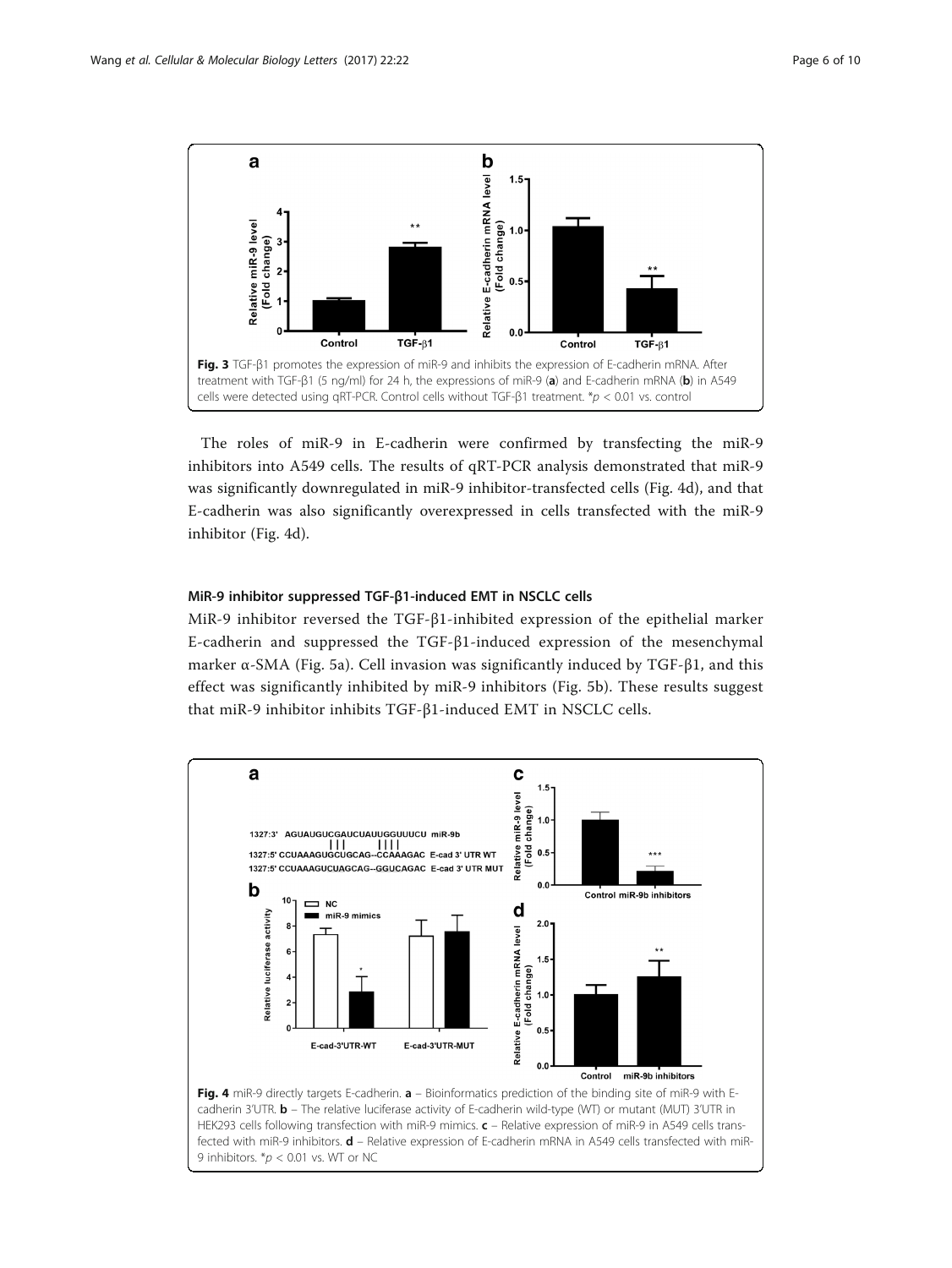<span id="page-6-0"></span>

# Discussion

We showed that miR-9 is involved in TGF-β1-induced EMT of lung cancer cell due to its direct targeting of E-cadherin. Originally identified in the nervous system, miR-9 regulates neurodevelopment through its role in nerve or non-neural cell lines by targeting the 3 'UTR of various genes. It was recently demonstrated that miR-9 is irregularly expressed in cancers including head and neck squamous cell carcinoma (HNSCC) [\[21](#page-8-0)], bladder cancer [\[22](#page-8-0)], papillary thyroid cancer [[23](#page-8-0)], and NSCLC [[24](#page-8-0)]. miR-9 was expressed at high levels in recurrent HNSCC, where it targeted SASH1 and KRT13 [[21](#page-8-0)]. However, the role of miR-9 in the NSCLC was not clear.

Abnormalities in miR-9 levels have been reported for various types of cancer, suggesting that miR-9 is involved in tumor formation and progression. It plays a different role in the proliferation of various types of tumor cells through its regulation of a variety of target gene mRNAs. For example, miR-9 is overexpressed in human Hodgkin's lymphoma cells and primary brain tumor cells [\[25](#page-8-0)–[27\]](#page-8-0). The decrease in miR-9 expression levels due to methylation is associated with metastatic tumor cells in lymph nodes [[28,](#page-8-0) [29](#page-9-0)], and is associated with metastatic recurrence of patients with clear renal cell carcinoma [[30](#page-9-0)]. By contrast, miR-9 expression levels are significantly higher in metastatic breast cancer than in non-metastatic, and miR-9 appears to promote tumor metastasis [[31\]](#page-9-0).

MiR-9 induces EMT in human epithelial cells and breast cancer cell lines by regulating the adhesion protein E-cadherin [[31\]](#page-9-0). Cells overexpressing miR-9 lose contact with each other and their movement and migration are enhanced in vitro. MiR-9 also induces the transcription of vascular endothelial growth factor (VEGF) by downregulation of Ecadherin, leading to the release of β-catenin from the junction into the nucleus. However, other miR-9 related target genes may also increase VEGF transcription and miR-9-induced migration, since E-cadherin knockdown is not able to mimic the in vitro miR-9 overexpression phenotype of breast cancer cells [[31\]](#page-9-0).

When breast cancer cells overexpressing miR-9 were implanted into mice, the angiogenesis in the tumor was markedly enhanced and the tumor grew faster than the cells with low miR-9 expression. These findings suggest that miR-9 promotes metastasis of epithelial tumors. In fact, overexpression of miR-9 in non-metastatic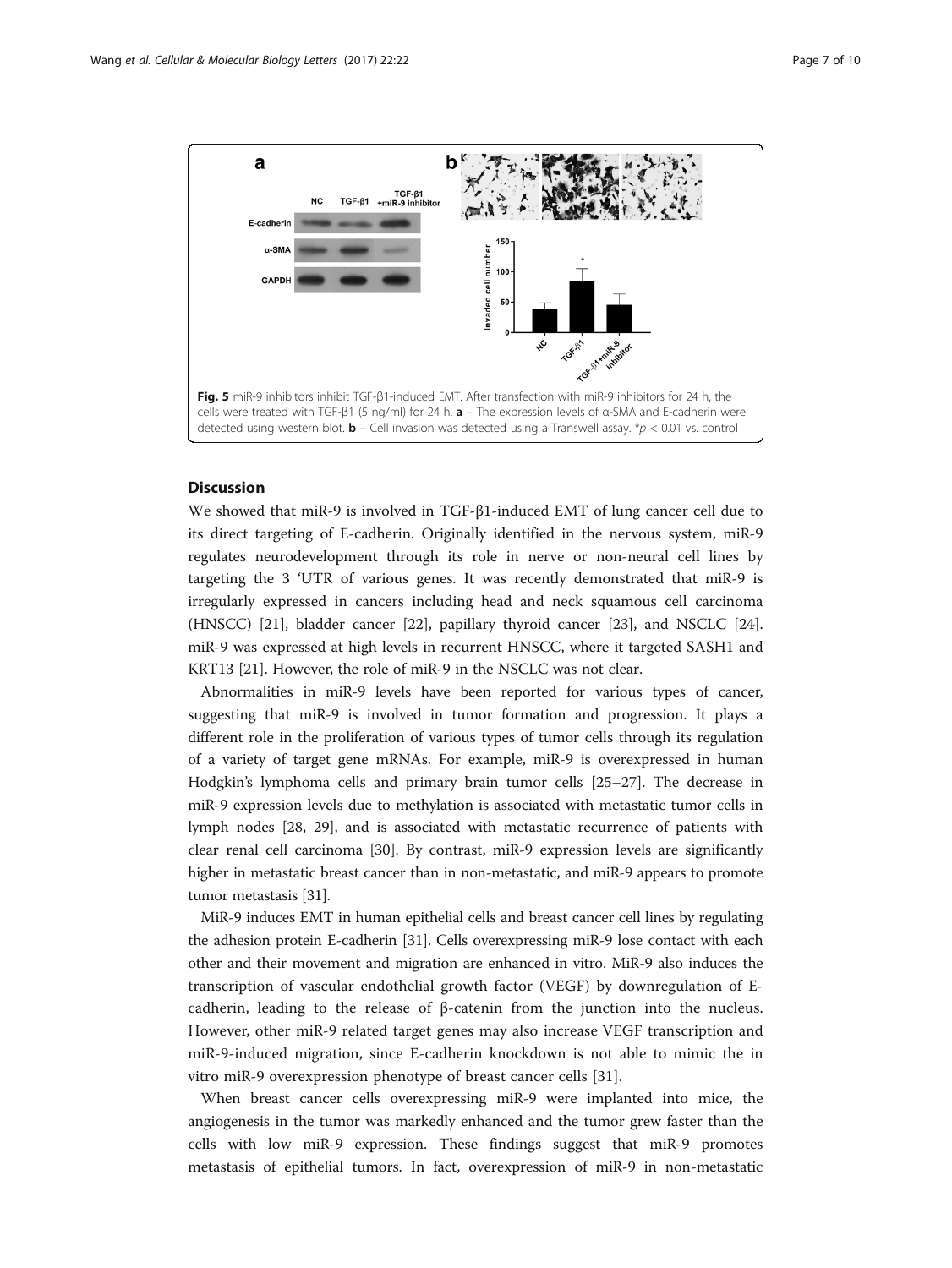breast tumors favors the formation of small metastases in the lungs, while knockout of miR-9 inhibits the transfer of highly metastatic cells [[31\]](#page-9-0).

Previous studies showed that miR-9 was upregulated in lung cancer tissues compared with the adjacent normal lung tissues [\[18,](#page-8-0) [32](#page-9-0)–[35](#page-9-0)]. Overexpression of miR-9 is a poor prognosis biomarker in NSCLC patients [\[18](#page-8-0)]. Our results also showed that miR-9 was upregulated in NSCLC tissues.

It was recently demonstrated that SRY-Box7 was a direct target of miR-9 [\[18](#page-8-0)]. MiR-9 expression was negatively correlated with SRY-Box7 expression in human NSCLC, and miR-9 was upregulated by TGF-β1 and contributed to TGF-β1-induced NSCLC cell invasion by directly targeting SRY-Box7 [\[18\]](#page-8-0).

Here, we found that TGF-β1 plays an important role in EMT. TGF-β1 induces a phenotype transition, becoming more migratory and less adhesive through downregulation of the E-cadherin marker for the epithelial phenotype and upregulation of the α-SMA marker for the mesenchymal phenotype. As shown in Fig. [5,](#page-6-0) TGF-β1 suppressed the expression of E-cadherin, while miR-9 inhibitor increased the expression of E-cadherin after TGF-β1 treatment, suggesting miR-9 is involved in the role of TGF-β1 in NSCLC. Consistently with this, miR-9 inhibitor greatly reduced TGF-β1-induced NSCLC cell invasion. Thus, we have shown that TGF-β1 induces NSCLC cell invasion through upregulation of miR-9 and downregulation of miR-9's target, E-cadherin.

#### Conclusion

MiR-9 is involved in TGF-β1-induced EMT of NSCLC through its direct targeting of E-cadherin. Our findings reveal that miR-9 suppresses E-cadherin expression, but further investigation of the mechanism is required. miR-9 may be a diagnostic marker and a new therapeutic target in NSCLC. Further studies are required to analyze the association between miR-9 and NSCLC.

#### Abbreviations

EMT: Epithelial-mesenchymal transition; HBE: Human bronchial epithelial; MiRNAs: microRNA; NSCLC: Non-small cell lung cancer; UTRs: Untranslated regions; VEGF: Vascular endothelial growth factor

#### Funding

Not applicable.

#### Availability of data and materials

Please contact the corresponding author for data requests.

#### Authors' contributions

HW, QW and YZ carried out the experiments. HW, H-NZ, Y-BW and WW participated in the data analysis and drafted the manuscript. All the authors read and approved the final manuscript.

#### Ethics approval and consent to participate

The study was approved by the Ethics Committee of the Second Hospital of Shandong University and carried out according to the World Medical Association Declaration of Helsinki. All patients were enrolled after giving written informed consent.

#### Consent for publication

Not applicable.

#### Competing interests

The authors declare that they have no competing interests.

#### Publisher's Note

Springer Nature remains neutral with regard to jurisdictional claims in published maps and institutional affiliations.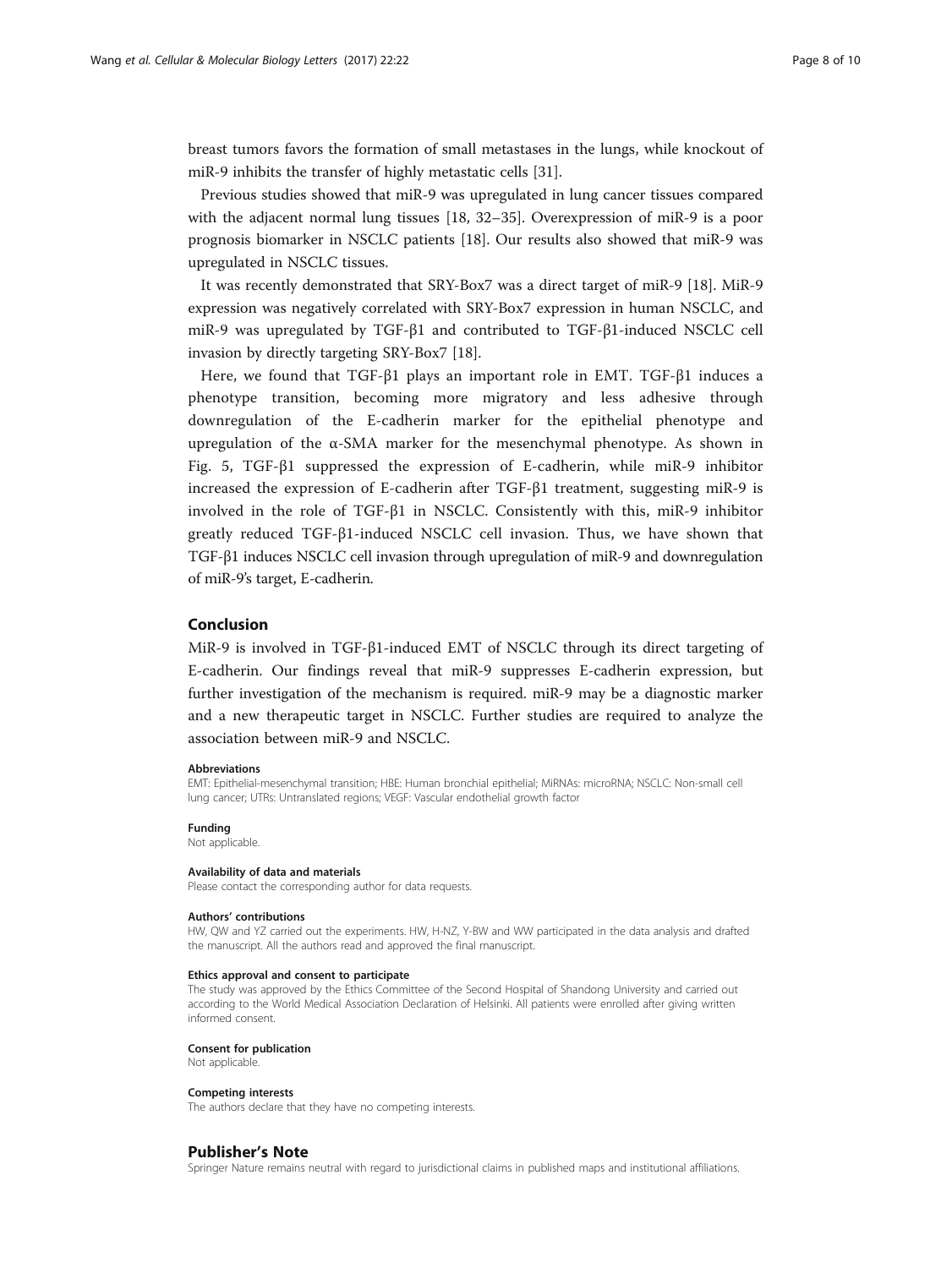<span id="page-8-0"></span>Received: 25 June 2017 Accepted: 17 October 2017 Published online: 02 November 2017

#### References

- 1. Pan X, Zhang X, Sun H, Zhang J, Yan M, Zhang H. Autophagy inhibition promotes 5-fluorouraci-induced apoptosis by stimulating ROS formation in human non-small cell lung cancer A549 cells. PLoS One. 2013;8:e56679.
- 2. Chiu LY, ME H, Yang TY, Hsin IL, Ko JL, Tsai KJ, Sheu GT. Immunomodulatory protein from Ganoderma microsporum induces pro-death autophagy through Akt-mTOR-p70S6K pathway inhibition in multidrug resistant lung cancer cells. PLoS One. 2015;10:e0125774.
- 3. Hsin IL, Sheu GT, Jan MS, Sun HL, TC W, Chiu LY, Lue KH, Ko JL. Inhibition of lysosome degradation on autophagosome formation and responses to GMI, an immunomodulatory protein from Ganoderma microsporum. Br J Pharmacol. 2012;167:1287–300.
- 4. Hsin IL, CC O, TC W, Jan MS, MF W, Chiu LY, Lue KH, Ko JLGMI. An immunomodulatory protein from Ganoderma microsporum, induces autophagy in non-small cell lung cancer cells. Autophagy. 2011;7:873–82.
- 5. Zhu L, Pickle LW, Ghosh K, Naishadham D, Portier K, Chen HS, Kim HJ, Zou Z, Cucinelli J, Kohler B, et al. Predicting US- and state-level cancer counts for the current calendar year: part II: evaluation of spatiotemporal projection methods for incidence. Cancer. 2012;118:1100–9.
- 6. Chen HS, Portier K, Ghosh K, Naishadham D, Kim HJ, Zhu L, Pickle LW, Krapcho M, Scoppa S, Jemal A, et al. Predicting US- and state-level cancer counts for the current calendar year: part I: evaluation of temporal projection methods for mortality. Cancer. 2012;118:1091–9.
- 7. Seifi-Najmi M, Hajivalili M, Safaralizadeh R, Sadreddini S, Esmaeili S, Razavi R, Ahmadi M, Mikaeili H, Baradaran B, Shams-Asenjan K, et al. SiRNA/DOX lodeded chitosan based nanoparticles: development, characterization and in vitro evaluation on A549 lung cancer cell line. Cell Mol Biol (Noisy-le-grand). 2016;62:87–94.
- 8. Li J, Yi W, Jiang P, Sun R, Li T. Effects of ambroxol hydrochloride on concentrations of paclitaxel and carboplatin in lung cancer patients at different administration times. Cell Mol Biol (Noisy-le-grand). 2016;62:85–9.
- 9. Bartel DP. MicroRNAs: genomics, biogenesis, mechanism, and function. Cell. 2004;116:281–97.
- 10. Rajewsky N. microRNA target predictions in animals. Nat Genet. 2006;38(Suppl):S8–13.
- 11. Valencia-Sanchez MA, Liu J, Hannon GJ, Parker R. Control of translation and mRNA degradation by miRNAs and siRNAs. Genes Dev. 2006;20:515–24.
- 12. Rosa A, Brivanlou AH. MicroRNAs in early vertebrate development. Cell Cycle. 2009;8:3513–20.
- 13. Harfe BD. MicroRNAs in vertebrate development. Curr Opin Genet Dev. 2005;15:410–5.
- 14. Fattore L, Costantini S, Malpicci D, Ruggiero CF, Ascierto PA, Croce CM, Mancini R, Ciliberto G. MicroRNAs in melanoma development and resistance to target therapy. Oncotarget. 2017;8(13):22262–78.
- 15. Lin X, Khalid S, Qureshi MZ, Attar R, Yaylim I, Ucak I, Yaqub A, Fayyaz S, Farooqi AA, Ismail MVEGF. Mediated signaling in oral cancer. Cell Mol Biol (Noisy-le-grand). 2016;62:64–8.
- 16. Volinia S, Calin GA, Liu CG, Ambs S, Cimmino A, Petrocca F, Visone R, Iorio M, Roldo C, Ferracin M, et al. A microRNA expression signature of human solid tumors defines cancer gene targets. Proc Natl Acad Sci U S A. 2006;103:2257–61.
- 17. Vosa U, Vooder T, Kolde R, Fischer K, Valk K, Tonisson N, Roosipuu R, Vilo J, Metspalu A, Annilo T. Identification of miR-374a as a prognostic marker for survival in patients with early-stage nonsmall cell lung cancer. Genes Chromosomes Cancer. 2011;50:812–22.
- 18. Han L, Wang W, Ding W, Zhang L. MiR-9 is involved in TGF-beta1-induced lung cancer cell invasion and adhesion by targeting SOX7. J Cell Mol Med. 2017;21(9):2000–08.
- 19. Zeng YE, Yao XH, Yan ZP, Liu JX, Liu XH. Potential signaling pathway involved in sphingosine-1-phosphateinduced epithelial-mesenchymal transition in cancer. Oncol Lett. 2016;12:379–82.
- 20. Zeng Y, Yao X, Chen L, Yan Z, Liu J, Zhang Y, Feng T, Wu J, Liu X. Sphingosine-1-phosphate induced epithelialmesenchymal transition of hepatocellular carcinoma via an MMP-7/ syndecan-1/TGF-β autocrine loop. Oncotarget. 2016;7:63324–37.
- 21. Citron F, Armenia J, Franchin G, Polesel J, Talamini R, D'Andrea S, Sulfaro S, Croce CM, Klement W, Otasek D, et al. An integrated approach identifies mediators of local recurrence in head and neck squamous carcinoma. Clin Cancer Res. 2017;23:3769–80.
- 22. Wang H, Zhang W, Zuo Y, Ding M, Ke C, Yan R, Zhan H, Liu J, Wang J. miR-9 promotes cell proliferation and inhibits apoptosis by targeting LASS2 in bladder cancer. Tumour Biol. 2015;36:9631–40.
- 23. Sondermann A, Andreghetto FM, Moulatlet AC, da Silva Victor E, de Castro MG, Nunes FD, Brandao LG, Severino P. MiR-9 and miR-21 as prognostic biomarkers for recurrence in papillary thyroid cancer. Clin Exp Metastasis. 2015;32:521–30.
- 24. Xu G, Shao G, Pan Q, Sun L, Zheng D, Li M, Li N, Shi H, Ni Y. MicroRNA-9 regulates non-small cell lung cancer cell invasion and migration by targeting eukaryotic translation initiation factor 5A2. Am J Transl Res. 2017;9:478–88.
- 25. Lee CY, Shin S, Lee J, Seo HH, Lim KH, Kim H, Choi JW, Kim SW, Lee S, Lim S, et al. MicroRNA-mediated downregulation of apoptosis signal-regulating kinase 1 (ASK1) attenuates the apoptosis of human Mesenchymal stem cells (MSCs) transplanted into infarcted heart. Int J Mol Sci. 2016;17
- 26. Nie K, Gomez M, Landgraf P, Garcia JF, Liu Y, Tan LH, Chadburn A, Tuschl T, Knowles DM, Tam W. MicroRNAmediated down-regulation of PRDM1/Blimp-1 in Hodgkin/reed-Sternberg cells: a potential pathogenetic lesion in Hodgkin lymphomas. Am J Pathol. 2008;173:242–52.
- 27. Nass D, Rosenwald S, Meiri E, Gilad S, Tabibian-Keissar H, Schlosberg A, Kuker H, Sion-Vardy N, Tobar A, Kharenko O, et al. MiR-92b and miR-9/9\* are specifically expressed in brain primary tumors and can be used to differentiate primary from metastatic brain tumors. Brain Pathol. 2009;19:375–83.
- 28. Sandoval J, Diaz-Lagares A, Salgado R, Servitje O, Climent F, Ortiz-Romero PL, Perez-Ferriols A, Garcia-Muret MP, Estrach T, Garcia M, et al. MicroRNA expression profiling and DNA methylation signature for deregulated microRNA in cutaneous T-cell lymphoma. J Invest Dermatol. 2015;135:1128–37.